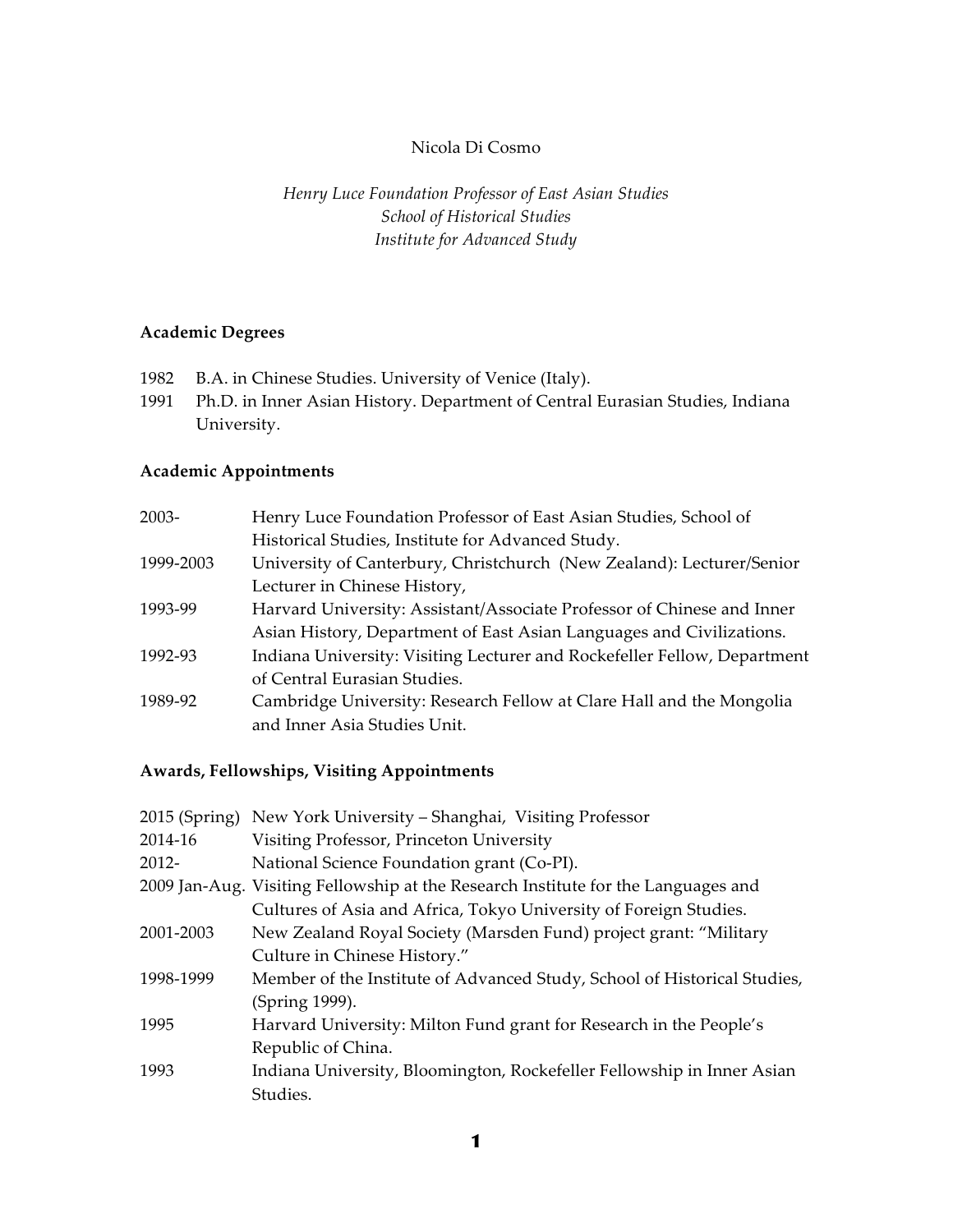| 1992    | Chiang Ching-kuo Foundation: Research Fellowship for one-year post-      |
|---------|--------------------------------------------------------------------------|
|         | doctoral study.                                                          |
| 1990    | Center for Chinese Studies, Taipei (RoC): three-month research grant, in |
|         | residence at the Academia Sinica.                                        |
| 1988    | IsMEO (Institute of Asian and Middle Eastern Studies, Rome): research    |
|         | grant to study at the Research Institute of Asian and African Cultures,  |
|         | Tokyo.                                                                   |
| 1985-86 | Indiana University, Graduate Development Scholarship                     |
| 1984-88 | Italian Ministry of Education: Scholarship for study abroad.             |

### **Professional Service**

#### Academic Journals

- 2012- *Journal of Chinese Military History*, Member of the Editorial Board
- 2012 *Vulcan: the Journal for the Social History of Military Technology*, Member of the Editorial Board
- 2000 *Asia Major* (Taipei, Academia Sinica), Member of the Editorial Board.
- 1999 *Inner Asia* (Cambridge, UK), Member of the Editorial Board.
- 1997 2003 *Journal of Asian Studies*, Member of the Editorial Board (Inner Asia)

#### Academic Publishers

2008 -- Oxford University Press: *Oxford Studies in Early Empires.* Series Co-Editor

1997 -- Brill Publishers,. *Handbook of Oriental Studies VIII – Central Asia*. Series Editor 1999-2010: Brill Publishers, *Brill Inner Asian library*. Series Co-Editor

Professional societies

*Association for Asian Studies*, Member; 2004-2007: served on the Council for Inner Asia and China, Chair (2006-2007) and Board Member.

*American Historical Association*.

*World History Association*.

#### Institutions

New York University, Institute for the Study of the Ancient World: Senior Fellow University of Venice, Member of the Advisory Committee

Consultant/Reviewer Radcliffe Institute for Advanced Study ACLS Cambridge University Press

**Teaching** (from 2003)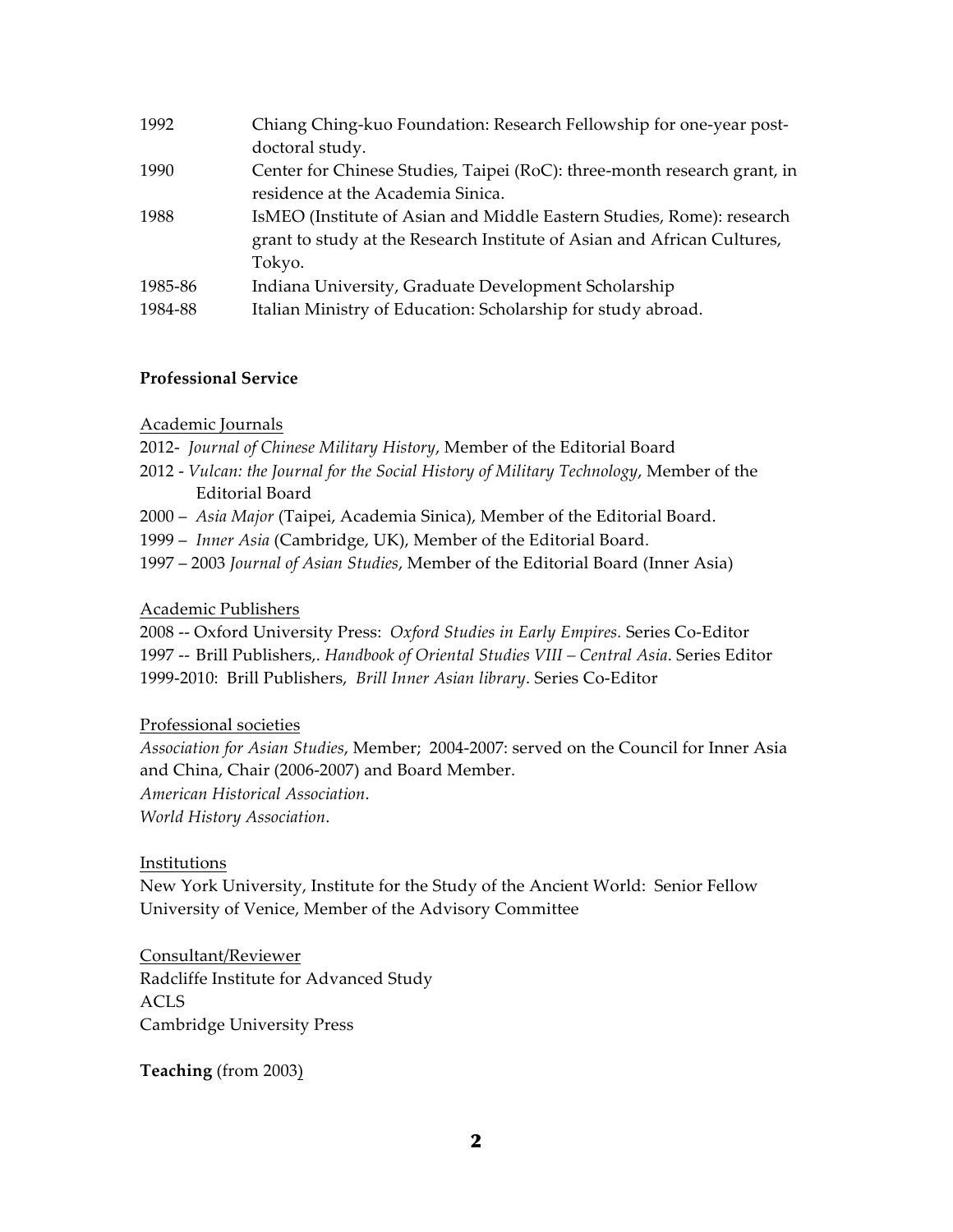2015 Spring. NYU-Shanghai: Undergraduate classes in historical methodology and Asian history.

2014: Spring. Princeton University Graduate Seminar on Manchu History.

2012. May: Scuola Normale Superiore (Pisa, Italy): Week-long Seminar on Chinese historiography for undergraduate students.

2011-12 Fall and Spring. Princeton University, Readings in Manchu Language 2008 Fall - Princeton University, Readings in Manchu Language

2005 Spring, Columbia University, Graduate Seminar in East Asian History

2005 Spring, University of Pennsylvania, Graduate Seminar in East Asian History

2003, May Istituto Studi Umanistici, Florence (Italy), Graduate Seminar on Historical Periodization

# **Doctoral Supervisions/Examinations (from 2007)**

Randolph Ford (New York University, Institute for the Study of the Ancient World), *current* Sare Arecanli, (Princeton University, EAS) *current* Joseph Ricci, (Princeton University, History) *current* Kin Sum Li, (Princeton University, Art History) – Graduated 2015 Morten Sarela (Princeton University, EAS) -- Graduated Spring 2015 Cao Dazhi (Princeton University, Art History) – Graduated 2014 Huan Tian (Columbia University), PhD 2011 Bryan K. Miller (University of Pennsylvania), PhD 2011 Daniela Dumbrava. Istituto di Studi Umanistici (Florence, Italy), PhD. 2007

# **PUBLICATIONS**

\_\_\_\_\_\_\_\_\_\_\_\_\_\_\_\_\_\_\_\_\_\_\_\_\_\_\_\_\_\_\_\_\_\_\_\_\_\_\_\_\_\_\_\_\_\_\_\_\_\_\_\_\_\_\_\_\_\_\_\_\_\_\_\_\_\_\_\_\_\_\_\_\_\_\_\_\_

# *Books authored*

*Diary of a Manchu Soldier in Seventeenth-Century China*. London: RoutledgeCurzon, 2006.

Co-authored with Dalizhabu Bao. *A Documentary History of Manchu-Mongol Relations (1616-1626)*. Leiden: E.J. Brill, 2003.

*Ancient China and Its Enemies: The Rise of Nomadic Power in East Asian History.* Cambridge: Cambridge University Press, 2002. Chinese Translation: *Gudai Zhongguo yu qi qiang lin* 古 代中国与其强邻 (Beijing 2010); also translated into Korean.

Co-authored with Giovanni Stary, Tatiana A. Pang, and Alessandra Pozzi. *On the Tracks*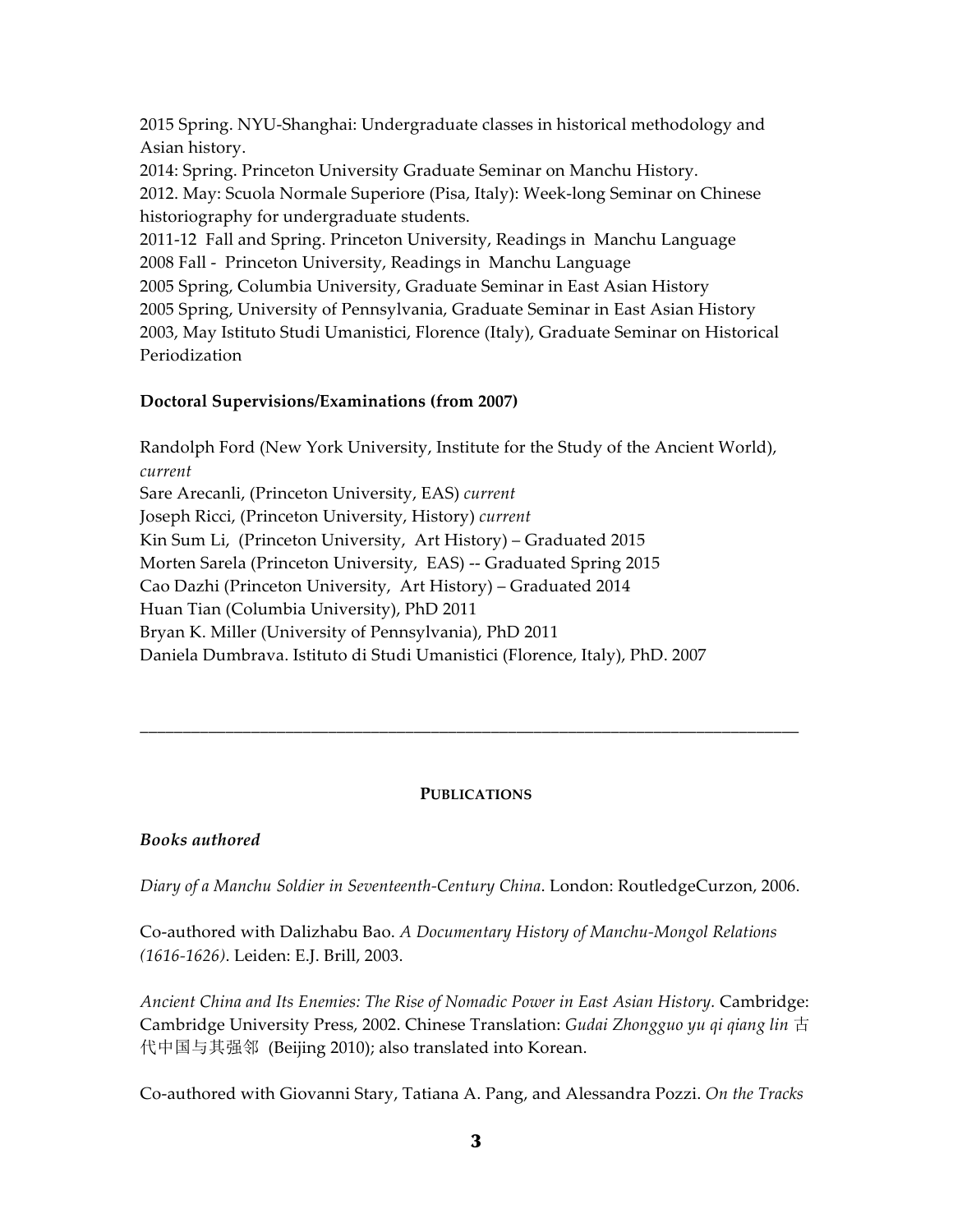*of Manchu Culture 1644-1994: 350 Years after the Conquest of Peking*. Wiesbaden: Harrassowitz, 1995.

*Reports from the Northwest: A Selection of Manchu Memorials from Kashgar (1806-1807).* Bloomington: Indiana University Research Institute for Inner Asian Studies, 1993.

## *Books and Journals edited*

*Early Empires in Late Antiquity*, Co-edited with Michael Maas, *forthcoming*. Cambridge University Press, 2016.

*Military Culture in Imperial China*. Edited and Introduction by Nicola Di Cosmo. Cambridge, MA: Harvard University Press, 2009.

*The Cambridge History of Inner Asia: The Chinggisid Age*. Co-edited with Peter B. Golden and Allen Frank. Cambridge: Cambridge University Press, 2009.

*Political Frontiers, Ethnic Boundaries and Human Geographies in Chinese History*. Co-edited with Don J. Wyatt. London: RoutledgeCurzon, 2003.

*Warfare in Inner Asian History (500-1800)*. Leiden: E. J. Brill, 2002.

*Between Lapis and Jade: Ancient Cultures of Central Asia.* Co-edited with Fredrik T. Hiebert, eds. Monographic issue of *Anthropology and Archaeology of Eurasia* 34.4, 1996.

### *Chapters in Books*

"Climate as a Factor in the Mongol Withdrawal from Hungary in 1242." In Marleen Kassel, ed. *Festschift in Honor of Morris Rossabi*. Rowman Littlefield, 2016, *forthcoming*.

"China-Steppe relations in historical perspective". In *Complexity and Interaction along the Eurasian Steppe Zone in the First Millennium CE*. Ed. Jan Bemmann, Michael Schmauder (Bonn 2015): 49-72.

"A Note on the Formation of the Silk Road as Long Distance Exchange Network" In *ReSilkRoad* ed. Mehmet Bulut (Istanbul 2014):17-26.

"Aristocratic Elites in the Xiongnu Empire as Seen from Historical and Archeological Evidence." In *Nomad Aristocrats in a World of Empires*, Ed. By Jürgen Paul (Wiesbaden 2013): 23-53.

"Connecting Maritime and Continental History: The Black Sea Region at the Time of the Mongol Empire" in *The Sea: Thalassography and Historiography*, ed. Peter Miller.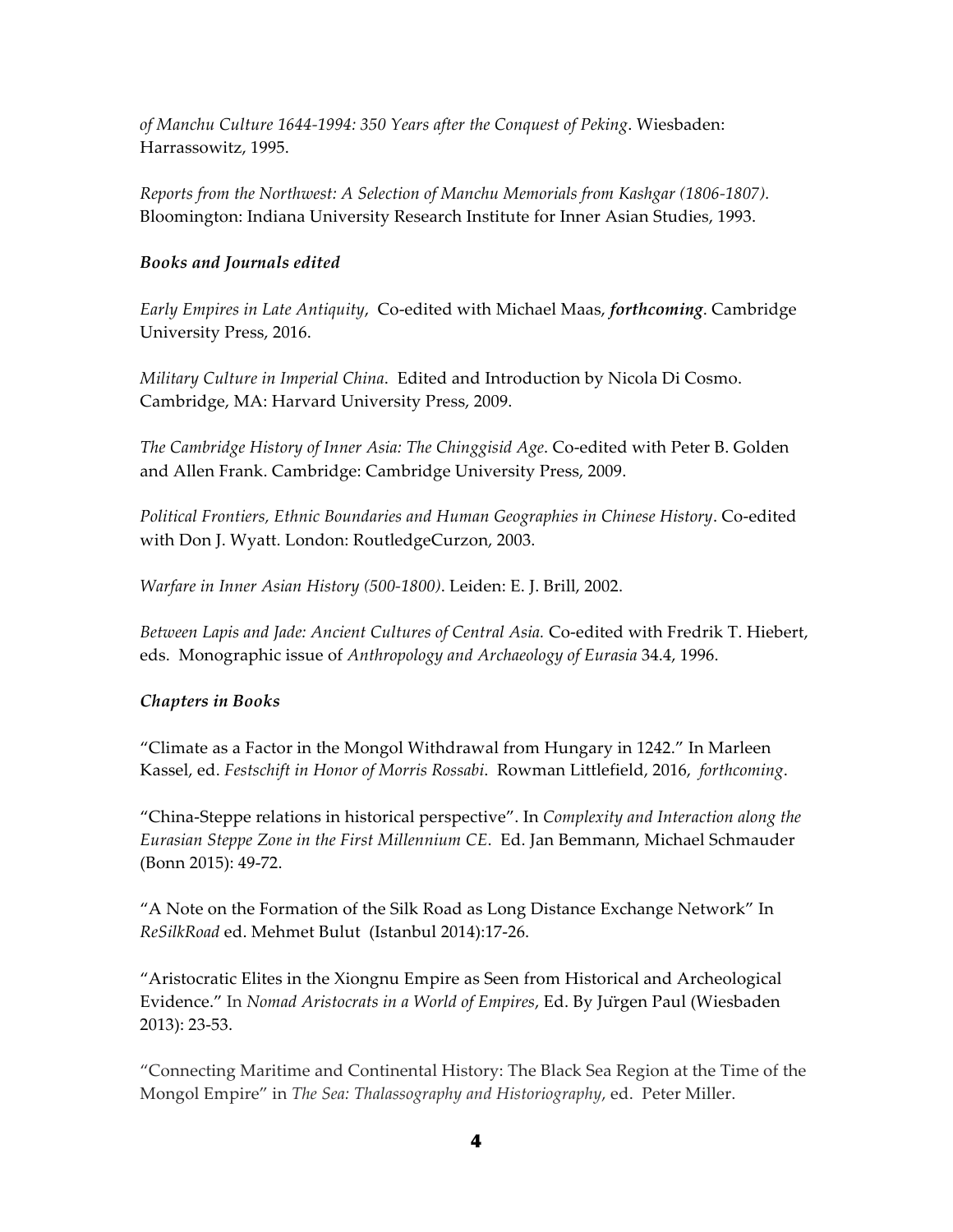(University of Michigan Press, 2013).: 174-97.

"La frontiera settentrionale dalle origini all'unificazione imperiale." In *La Cina vol.1.2: Dall'Età del Bronzo all'impero Han*. Eds. Tiziana Lippiello and Maurizio Scarpari (Torino, Einaudi), pp. 263-298.

"Le frontiere dell'impero Han." In *La Cina vol.1.2: Dall'Età del Bronzo all'impero Han*. Eds. Tiziana Lippiello and Maurizio Scarpari (Torino, Einaudi), pp. 299-320.

"Ethnogenesis, Coevolution And Political Morphology of the Earliest Steppe Empire: The Xiongnu Question Revisited" in *Xiongnu Archaeology: Multidisciplinary Perspectives of the First Steppe Empire in Inner Asia*, ed. Ursula Brosseder and Bryuan K. Miller, (Bonn, 2011): 35-48.

Neiya shi shang de guojia xingxheng yu jieduanhua 内亚史上的国家形成与阶段划 (Transl. of " State Formation and Periodization in Inner Asian History") in Xifang Zhongguo shi yanjiu (Western Studies on Chinese History) ed. Leo K. Shin, Beijing 2011.

"Nurhaci's Names," in *Representing Power in Ancient Inner Asia: Legitimacy, Transmission and the Sacred*, ed. Isabelle Charleux et al. (Bellingham: Western Washington University, 2010): 261-279.

"Ethnography of the Nomads and "Barbarian" History in Han China" in *Intentional History: Spinning Time in Ancient Greece*, ed. Lin Foxhall et al. (Stuttgart 2010), pp. 299-325

"Impero e Frontiere nella Cina antica: 200 BC-200 AD," in *Gli Imperi: dall'antichità all'età contemporanea*. Ed. Ruth Ben-Ghiat (Bologna 2009): 93-117.

"Gli imperi nomadi nella storia della Cina imperiale," in *La Cina*, *Vol II: L'età imperiale dai Tre Regni ai Qing.* eds. Mario Sabattini, Maurizio Scarpari (Torino 2010): 219-260.

"Sobre los orígenes de la Gran Muralla," in *La construcción del poder en la China antigua*, ed. Alicia Relinque Eleta. Granada: Editorial Universidad de Granada, (2009), pp. 141- 154.

"The Qing and Inner Asia: 1636-1800," in *The Cambridge History of Inner Asia: The Chinggisid Age*, eds. Nicola Di Cosmo, Peter B. Golden, and Allen J. Frank. Cambridge: Cambridge University Press, (2009): 333-362.

"La Cina, i nomadi e i mercanti," in *Cina: alla Corte degli Imperatori. Capolavori mai visti dalla tradizione Han all'eleganza Tang (25-907)*, ed. Sabrina Rastelli. Firenze: Fondazione Palazzo Strozzi (2008), pp. 53-59.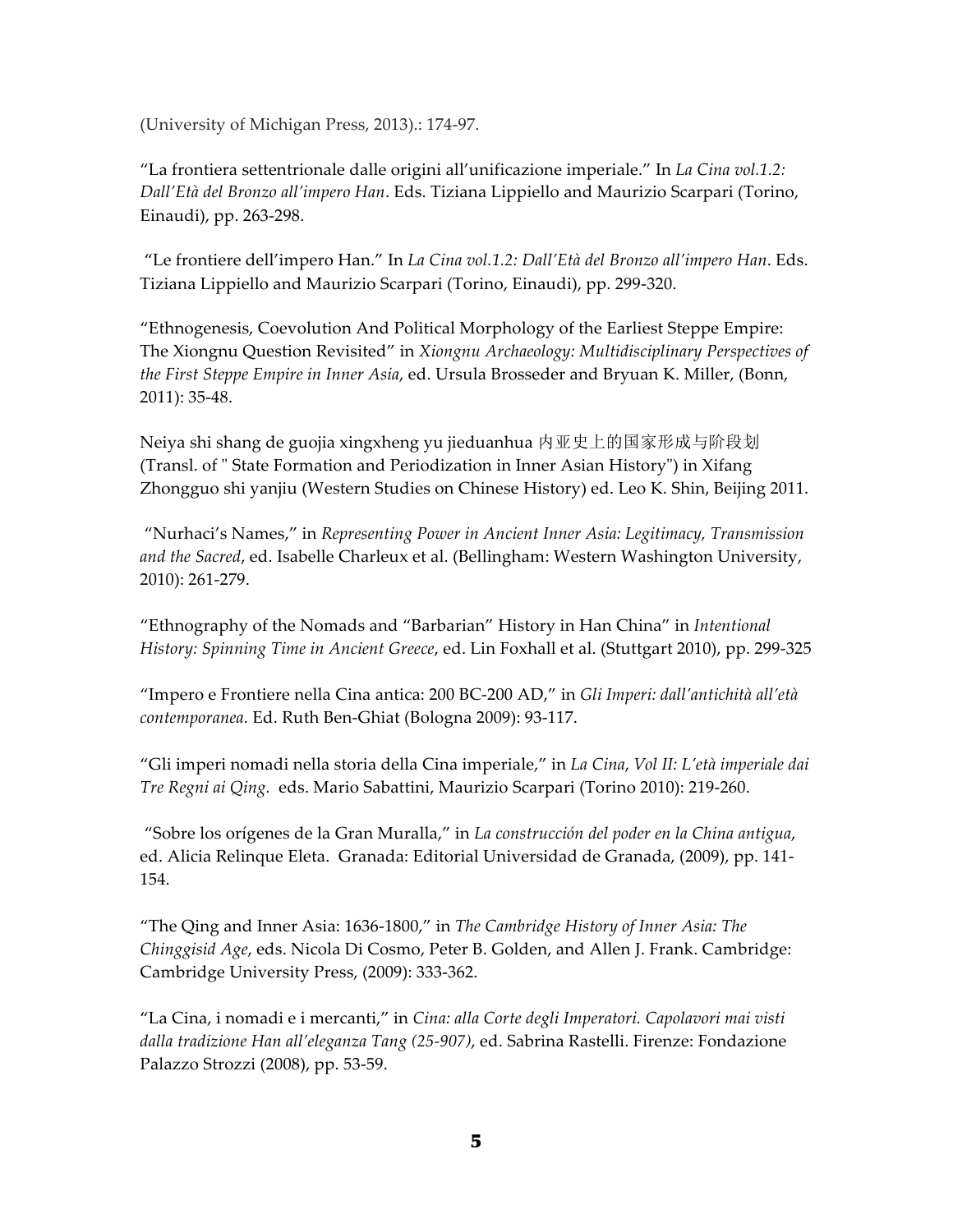"Marital Politics on the Manchu-Mongol Frontier in the Early Seventeenth Century," in *The Chinese State at the Borders*, ed. Diana Lary. Vancouver: UBC Press (2007), pp. 57-73.

"Liao History and Society," in *Gilded Splendor: Treasures of China's Liao Empire (907-1125)*, ed. Hsueh-man Shen. New York: Asia Society (2006), pp. 15-23.

"Competing Strategies of Great Khan Legitimacy in the Context of the Chaqar-Manchu Wars (c. 1620-1634)," in *Imperial Statecraft: Political forms and techniques of governance in Inner Asia, Sixth-Twentieth Centuries*, ed. David Sneath. Washington: Western Washington University, (2006), pp. 245-263.

"Circostanze e limiti dell'espansione veneziana in Oriente nel Trecento," in *Venezia, l'altro e l'altrove*, ed. Susanne Winter. Roma: Edizioni di Storia e Letteratura, (2006), pp. 1- 22.

"A Note on the Authorship of Dzengšeo's *Beye-i cooha bade yabuha babe ejehe bithe,*" in *Tumen jalafun jecen akū: Manchu Studies in Honour of Giovanni Stary*, eds. Alessandra Pozzi, Juha Antero Janhunen, and Michael Weiers. Wiesbaden: Harrassowitz Verlag (2006), pp. 73-78.

"Venice, Genoa, the Golden Horde, and the Limits of European Expansion in Asia," in *Il Codice Cumanico e il Suo Mondo*, eds. Peter Schreiner and Felicitas Schmieder. Roma: Storia e Letteratura (2005), pp. 279-296.

"Mongols and Merchants on the Black Sea Frontier ( $13<sup>th</sup>-14<sup>th</sup>$  c.): Convergences and Conflicts," in *Turco-Mongol Nomads and Sedentary Societies*, eds. Reuven Amitai and Michal Biran. Leiden: Brill, (2005), pp. 391-424.

"Did Guns Matter? Firearms and the Qing Formation," in *The Qing Formation in World-Historical Time*, ed. Lynn Struve. Cambridge, MA: Harvard University Press, (2004), pp. 121-166. Chinese translation: "Yu qiangpao he gan? Huoqi yu Qing diguo de xingcheng 与枪炮何干?火器和清 帝国的形成 in *Shijie shijian yu Dongya shijian zhong de Ming Qing bianqian* 世界时间与东亚 时间 中的明清变迁 (World Historical and East Asian times in the Ming-Qing Transition) ed. Lynn Struve (2009): II, 152-207.

"Kirghiz Nomads on the Qing Frontier: Tribute, Trade, or Gift-Exchange?" in *Political Frontiers, Ethnic Boundaries and Human Geographies in Chinese History*, ed. Nicola Di Cosmo and Don J. Wyatt. London: RoutledgeCurzon, (2003), pp. 351-72.

"Military Aspects of the Manchu Wars Against the Čaqars," in *Inner Asian Warfare (500- 1800)*, ed. Nicola Di Cosmo. Leiden: Brill, (2002), pp. 337-67.

"Introduction: Inner Asian Ways of Warfare in Historical Perspective," in *Inner Asian*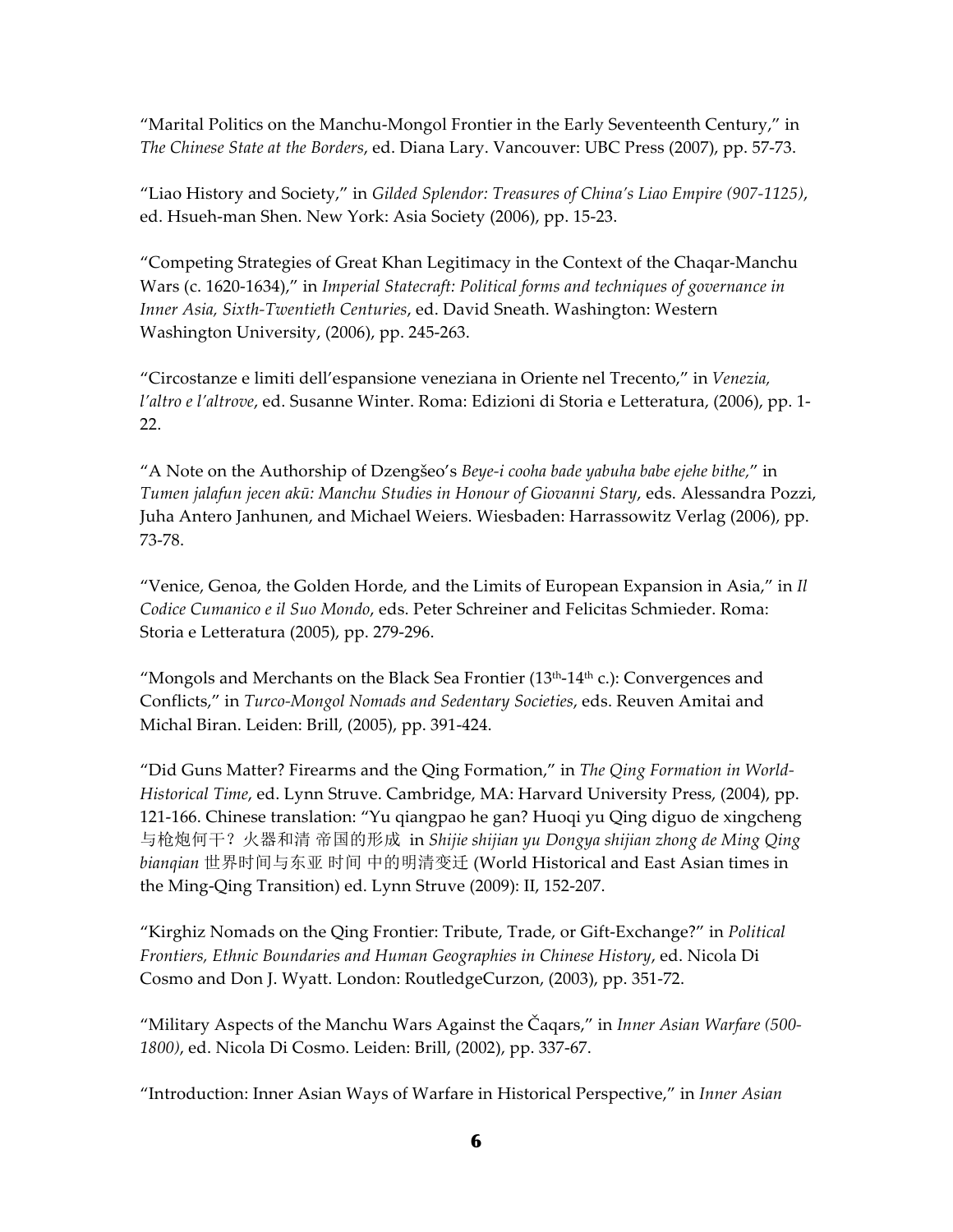*Warfare (500-1800)*, ed. Nicola Di Cosmo. Leiden: Brill, (2002), pp. 1-29.

"European Technology and Manchu Power: Reflections on the 'Military Revolution' in Seventeenth-Century China," in *Making Sense of Global History*, ed. Sølvi Sogner. Oslo: University Press, (2001), pp. 119-39.

"Ancient City-States of the Tarim Basin," in *A Comparative Study of Thirty City-State Cultures*, ed. Mogens Herman Hansen. Copenhagen: Kongelige Danske Videnskabernes Selskab, (2000), pp. 393-407.

"The Northern Frontier in Pre-Imperial China," in *The Cambridge History of Ancient China*, ed. Michael Loewe and Edward L. Shaughnessy. Cambridge: Cambridge University Press, (1999), pp. 885-966.

"Manchu Shamanic Ceremonies at the Qing Court," in *State and Court Ritual in China*, ed. Joseph P. McDermott. Cambridge, New York: Cambridge University Press, (1999), pp. 352-98.

"Das *Konchu mun'gyon rok* des Yi Minhwan," in *Materialen zur Vorgeschichte der Qing-Dynastie*, ed. Giovanni Stary. Wiesbaden: Harrassowitz, (1996), pp. 10-22.

## *Articles in Academic Journals*

"Why Qara Qorum? Climate and Geography in the Early Mongol Empire." *Archivum Eurasiae Medii Aevi* (2015): *forthcoming*.

(with N. Pederson, A.E. Hessl, N. Baatarbileg, K.J. Anchukaitis,) "Pluvials, Droughts, the Mongol Empire, and modern Mongolia," *Proceedings of the National Academy of Sciences* 111.12 (2014), 4375-4379.

"From Alliance to Tutelage: A Historical Analysis of Manchu-Mongol Relations before the Qing Conquest" was published in *Frontiers of History in China*, 2012.

"Introduction" in *Crossroads vol. 5: Ethnicity and Sinicization Reconsidered* (April 2012), pp. 5-25.

"The Manchu Conquest in World-Historical Perspective: A Note on Trade and Silver." In *Journal of Central Eurasian Studies* 1, 2010 (Seoul, Korea): 43-60.

"Black Sea Emporia and the Mongol Empire: a Reassessment of the *Pax Mongolica,*" in *Empires and Emporia: The Orient in World Historical Space and Time, Jubilee issue ed. Jos* Gommans, *Journal of they Social and Economic History of the Orient* 53.1-2 (2010): 83-108.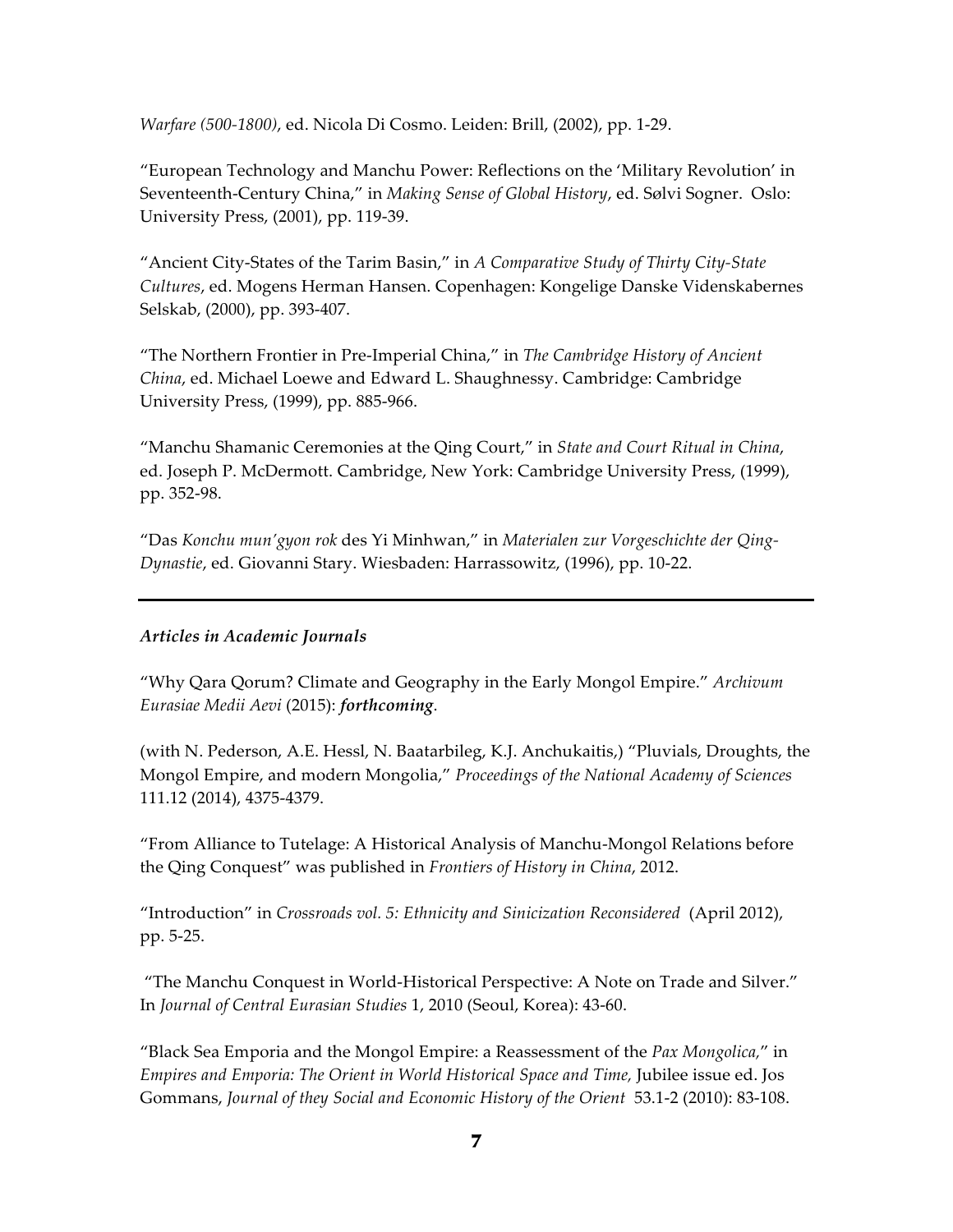"La «guerra giusta» nella conquista mancese della Cina." *Nuova Rivista Storica*, 93.2 (2009): 449-76

"Han Frontiers: Towards an Integrated View," *Journal of the American Oriental Society*  129.2 (2009): 1-16.

"State Formation and Periodization in Inner Asian History." *Journal of World History* 10.1 (Spring 1999): 1-40. (Chinese translation: "Neiya shi shang de guojia xingxheng yu jieduanhua 内亚史上的国家形成与阶段划" in *Xifang Zhongguo shi yanjiu* (Western Studies on Chinese History) ed. Leo K. Shin (2011).

"Qing Colonial Administration in Inner Asia." *The International History Review* 20.2 (1998): 287-309

"A Set of Manchu Documents Concerning a Khokand Mission to Kashgar (1807)." *Central Asiatic Journal* 41.2 (1997): 159-99.

"Ancient Xinjiang Between Central Asia and China." *Anthropology & Archeology of Eurasia* 34.4 (1996): 87-101.

"Ancient Inner Asian Nomads: Their Economic Basis and Its Significance in Chinese History." *The Journal of Asian Studies* 53.4 (1994): 1092-1126.

"Alcune osservazioni sull'accento mancese." *Aetas Manjurica* 1 (1987): 1-15.

"I rapporti tra Stati Uniti e Cina (1944-1949) nella storiografia americana." *Rivista di storia contemporanea* 13. 4 (October 1984): 578-605.

"Mongolian Topics in the U.S. Military Intelligence Reports." *Mongolian Studies* 10 (1986):96-107.

"Due messaggi sacrificali dei Jin Posteriori." *Cina* 18 (1982), pp. 117-129.

### *Articles published in non-refereed journals and conference proceedings*

"The Origins of the Great Wall." *The Silk Road*, 4.1 (2006), pp. 14-19.

"La guerra nella storia cinese." *Palomar* 4 (2001), pp. 24-32.

"Technology and Manchu Power: Reflections on the 'Military Revolution' in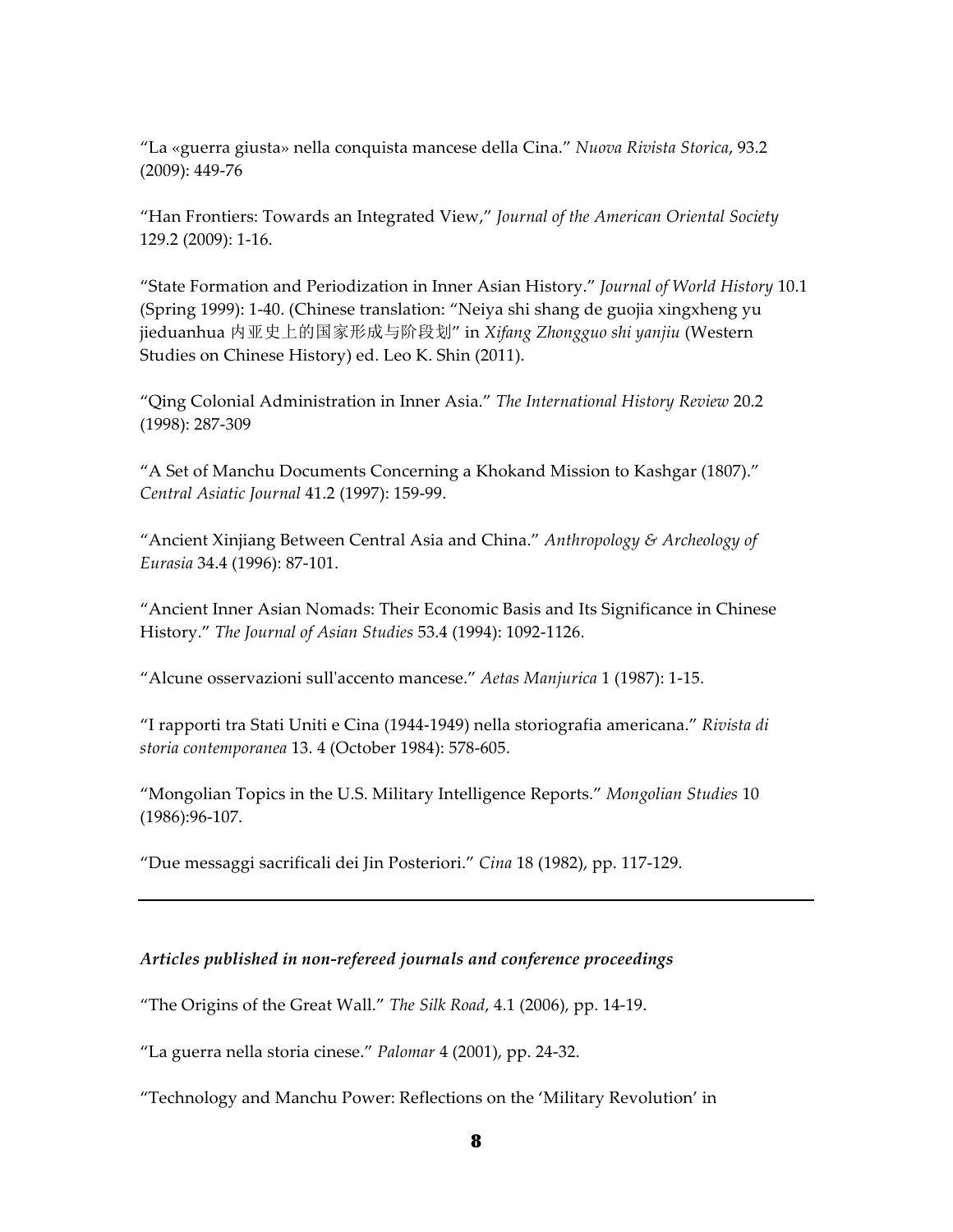Seventeenth-Century China." [Abstract only] *Proceedings of the the 19th International Congress of Historical Sciences* (Oslo 6-13 August, 2000).

"A Manchu Patent in the Oriental Collection of the Newark Museum," in *Altaica Osloensia. Proceedings of the 32nd Meeting of the Permanent International Altaistic Conference, at Oslo, June 1989*, ed. Bernt Brendemoen. Oslo: Norwegian University Press, (1990), pp. 103-112.

"A Note on the Tana Route and International Trade in the 15th Century," in *Aspects of Altaic Civilization III*. *Proceedings of the 30th Meeting of the Permanent International Altaistic Conference, at Bloomington, Indiana, USA, June 1987*, ed. Denis Sinor. Bloomington: Research Institute for Inner Asian Studies, (1990), pp. 20-32.

"A Russian Envoy to Khiva: the Italian Diary of Florio Beneveni," in *Proceedings of the 28th Meeting of the Permanent International Altaistic Conference, at Venice, Italy, July 1985*, ed. Giovanni Stary. Wiesbaden: Harrassowitz, (1989), pp. 73-114.

"A Manchu Fragment on the Medical Treatment Given by the Italian Jesuit Giovanni Giuseppe Da Costa to Yin-ssu, Eighth Son of K'ang-hsi," in *Religious and Lay Symbolism in the Altaic World and Other Papers*. *Proceedings of the 27th Meeting of the Permanent International Altaistic Conference, at Walberberg, Germany, June 1984*, ed. Klaus Sagaster. Wiesdbaden: Harrassowitz, (1989), pp. 100-108.

### *Review articles*

"Review Article: A Comparative Model of War and State Formation." *The International History Review* 28.4 (December 2006), pp. 794-97.

"The Qing Dynasty and the Sinicization Thesis; On Evelyn Rawski's *The Last Emperors: A Social History of Qing Imperial Institutions*, and Pamela Crossley's *A Translucent Mirror: History and Identity in Qing Imperial Ideology*." *New Zealand Journal of Asian Studies* 2.2 (December 2000): 149-156.

"Victor H. Mair, Editor. *The Bronze Age and Early Iron Age Peoples of Eastern Central Asia*. 2 vols. Washington, D.C. The Institute for the Study of Man, 1998." *Early China* 23-24 (1998-99): 339-52.

"New Directions in Inner Asian History: A Review Article." *Journal of the Economic and Social History of the Orient* 42.2 (May 1999): 247-63. (See comments below in Note on Major Research Contributions)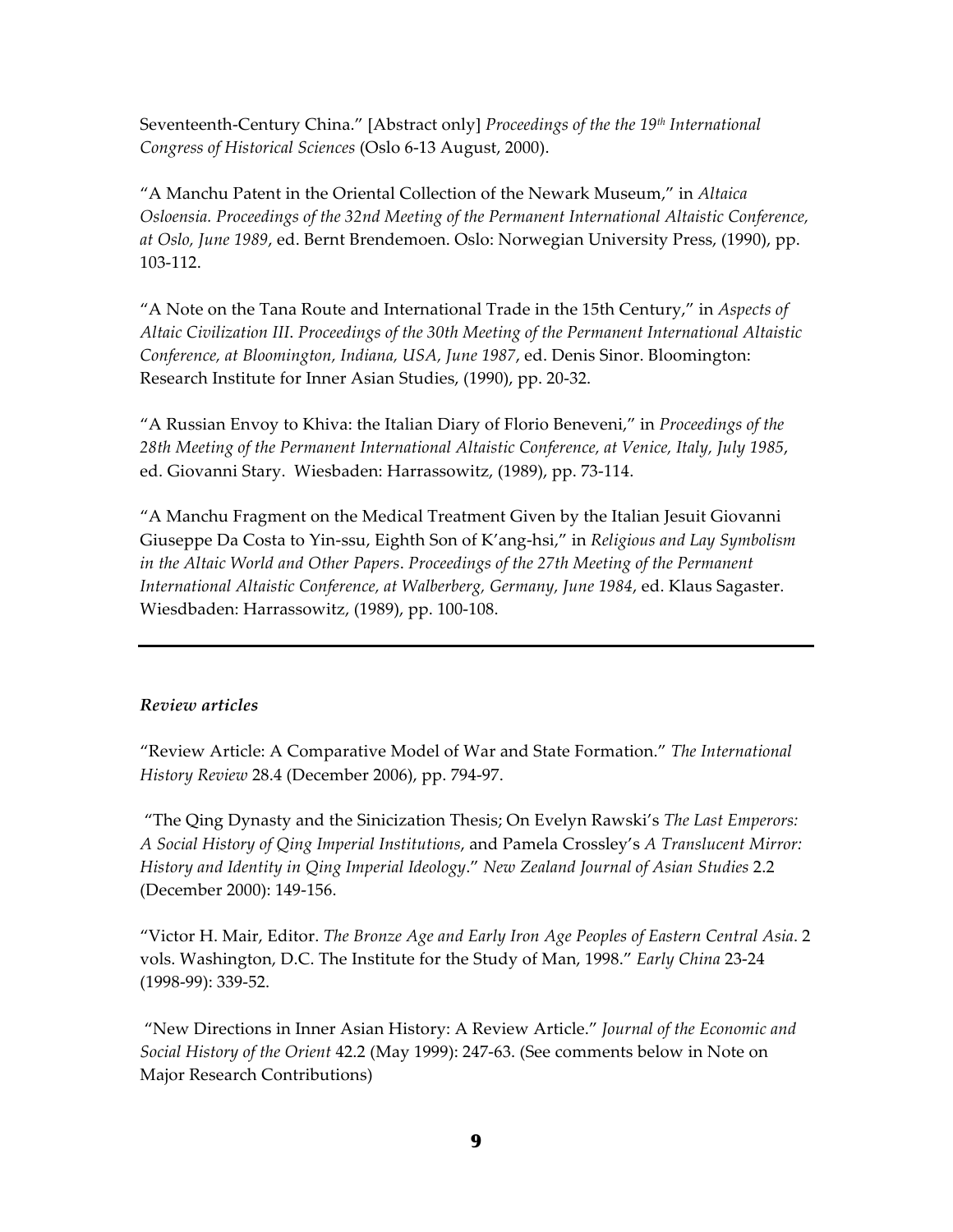"Franke, Herbert and Twitchett, Denis, eds. Alien Regimes and Border States, 907-1368. Vol. 6 of *The Cambridge History of China*. (Cambridge: Cambridge University Press, 1994)." *Harvard Journal of Asiatic Studies*, 56.2 (December 1996): 493-508.

## *Book reviews (select list)*

Chang, Michael G. *A Court on Horseback: Imperial Touring and the Construction of Qing Rule, 1680-1785*. Reviewed in Journal of Chinese Studies 49 (2009): 451-54.

Beckwith, Christopher I. *Empires of the Silk Road: a history of Central Eurasia from the Bronze Age to the present*. Reviewed in *Journal of Global History* 2009.4: 510-12.

Allsen, Thomas T. *Culture and Conquest in Mongol Eurasia*. Reviewed in *Central Asiatic Journal* 47.1 (2003): 128-30.

Bartlett, Beatrice. *Monarchs and Ministers. The Grand Council in Mid-Ch'ing China, 1723- 1820*. Reviewed in *Journal of Asian History* 28.2 (1994): 187-189.

Chan, Hok-Lam. *The Fall of the Jurchen Chin. Wang E's Memoir on Ts'ai-Chou Under the Mongol's Siege (1233-1234)*. Reviewed in *Central Asiatic Journal* 39.1 (1995): 140-142.

Chang, Chun-shu, *The Rise of the Chinese Empire*, 2 vols. Reviewed in *The Journal of Asian Studies* 67.1 (2008), pp. 263-266.

Coox, Alvin D. *Nomonhan: Japan Against Russia 1939*. Reviewed in *Mongolian Studies* vol. XIII (1989): 125-128.

Cotton, James. *Asian Frontier Nationalism: Owen Lattimore and the American Policy Debate*. Reviewed in *Bulletin of the School of Oriental and African Studies* vol. LIV (1991): 205-206.

Crossley, Pamela K. *Orphan Warriors: Three Manchu Generations at the End of the Ch'ing World* Reviewed in *Bulletin of the School of Oriental and African Studies* vol. LIV (1991): 618-19.

Crossley, Pamela K. *The Manchus*. Reviewed in *Journal of the Economic and Social History of the Orient* 42.4 (1999): 589-91.

Dabringhaus, Sabine. *Das Qing-Imperium als Vision und Wirklichkeit: Tibet in Laufbahn und Schriften des Song Yun (1752-1835)*. Reviewed in *Bulletin of the School of Oriental and African Studies*, 1996.

Farquhar, David M. *The Government of China under Mongolian Rule. A Reference Guide*.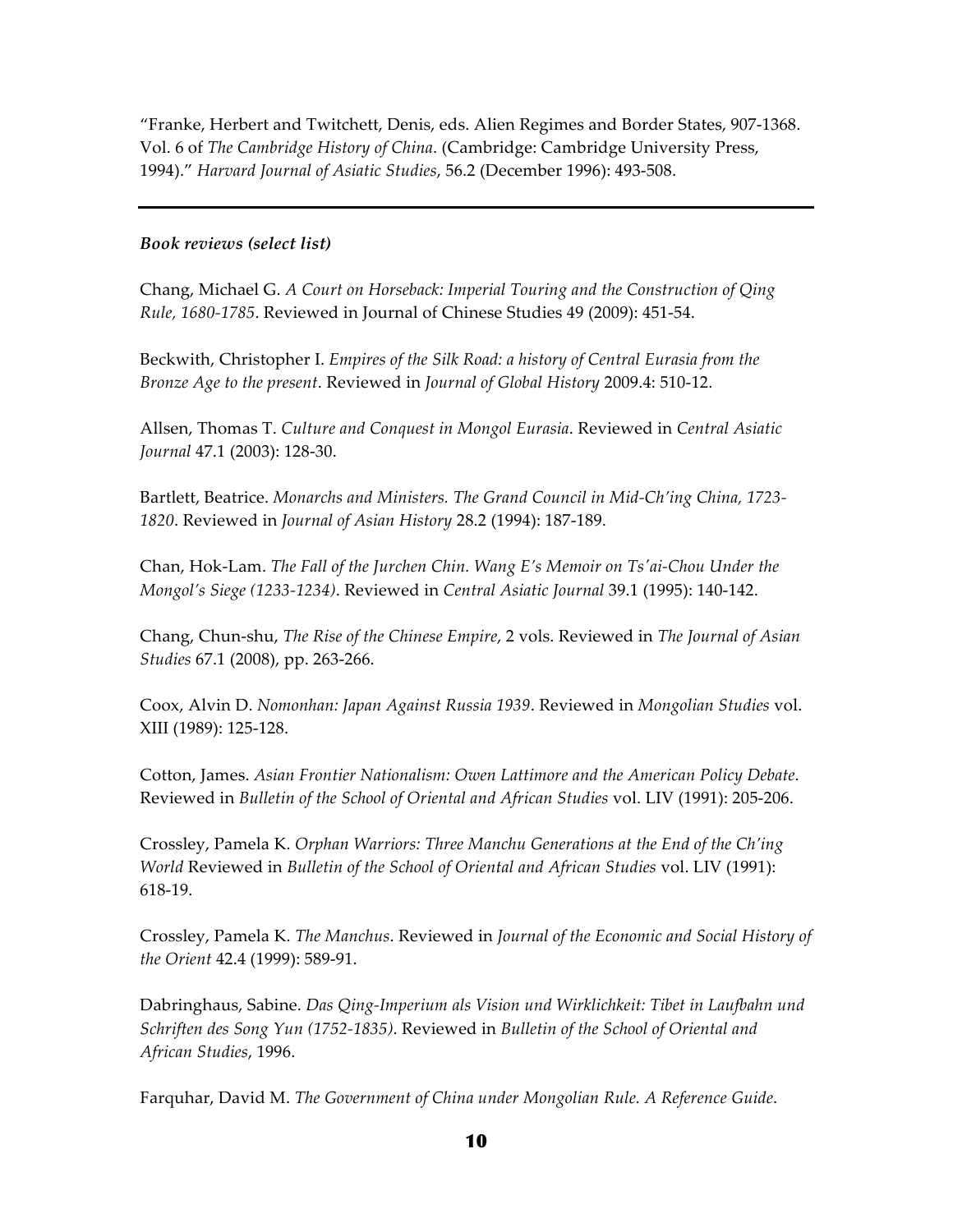Reviewed in *Mongolian Studies* 16 (1993): 83-92.

Franke, Herbert and Twitchett, Denis, eds. Alien Regimes and Border States, 907-1368. Vol. 6 of *The Cambridge History of China*, (Cambridge: Cambridge University Press, 1994). In *Harvard Journal of Asiatic Studies* 56.2 (December 1996): 493-508.

Franke, Herbert, *Krieg und Krieger im chinesischen Mittelalter (12. bis 14. Jahrhundert): Drei Studien*. Reviewed in *The International History Review* XXVII, no. 1 (March 2005): 119-122.

Golden, Peter B. *Nomads and Their Neighbours in the Russian Steppe*. Reviewed in *Central Asiatic Journal* 48 (2004), pp. 142-44.

Harrell, Stevan, ed. *Cultural Encounters on China's Ethnic Frontiers*. Reviewed in *Central Asian Survey* 15.2 (1996): 313-15.

Janhunen, Juha. *Manchuria: an ethnic history*. Reviewed in *Bulletin of the School of Oriental and African Studies* 62.1 (1999): 180-82.

Kane, Daniel. *The Sino-Jurchen Vocabulary of the Bureau of Interpreters*. Reviewed in *Bulletin of the School of Oriental and African Studies* vol. LIII (1990): 553-555.

Mallory, J.P. and Victor H. Mair. *The Tarim Mummies: Ancient China and the Mystery of the Earliest Peoples from the West.* Reviewed in *Journal of Anthropological Research* 58.2 (2002).

Millward, James A., Ruth W. Dunnell, Mark C. Elliot, and Philippe Foret, eds. *New Qing Imperial History: The Making of Inner Asian Empire at Qing Chengde.* Reviewed in *The Journal of Asian Studies* 66.2 (2007), pp. 550-552.

Okada, Hidehiro. *Sekaishi no tanjo*. Reviewed in *Journal of Asian History* 28.1 (1994): 58-59.

Pulleyblank, Edwin G. *Central Asia and Non-Chinese Peoples of Ancient China*. Reviewed in *The International History Review* 25.1 (2003): 126-28.

Rhoads, Edward J. M. *Manchus and Han: Ethnic Relations and Political Power in Late Qing and Early Republican China, 1821-1928.* In *Bulletin of the School of Oriental and African Studies* 65.2 (June 2002): 457-58.

Sinor, Denis, ed. *The Cambridge History of Early Inner Asia*. Reviewed in *History* 76, no. 247 (June 1991): 259-60.

So Jenny F. and Emma C. Bunker. *Traders and Raiders on China's Northern Frontier*. Reviewed in *Ars Orientalis* 27 (1997): 142-3.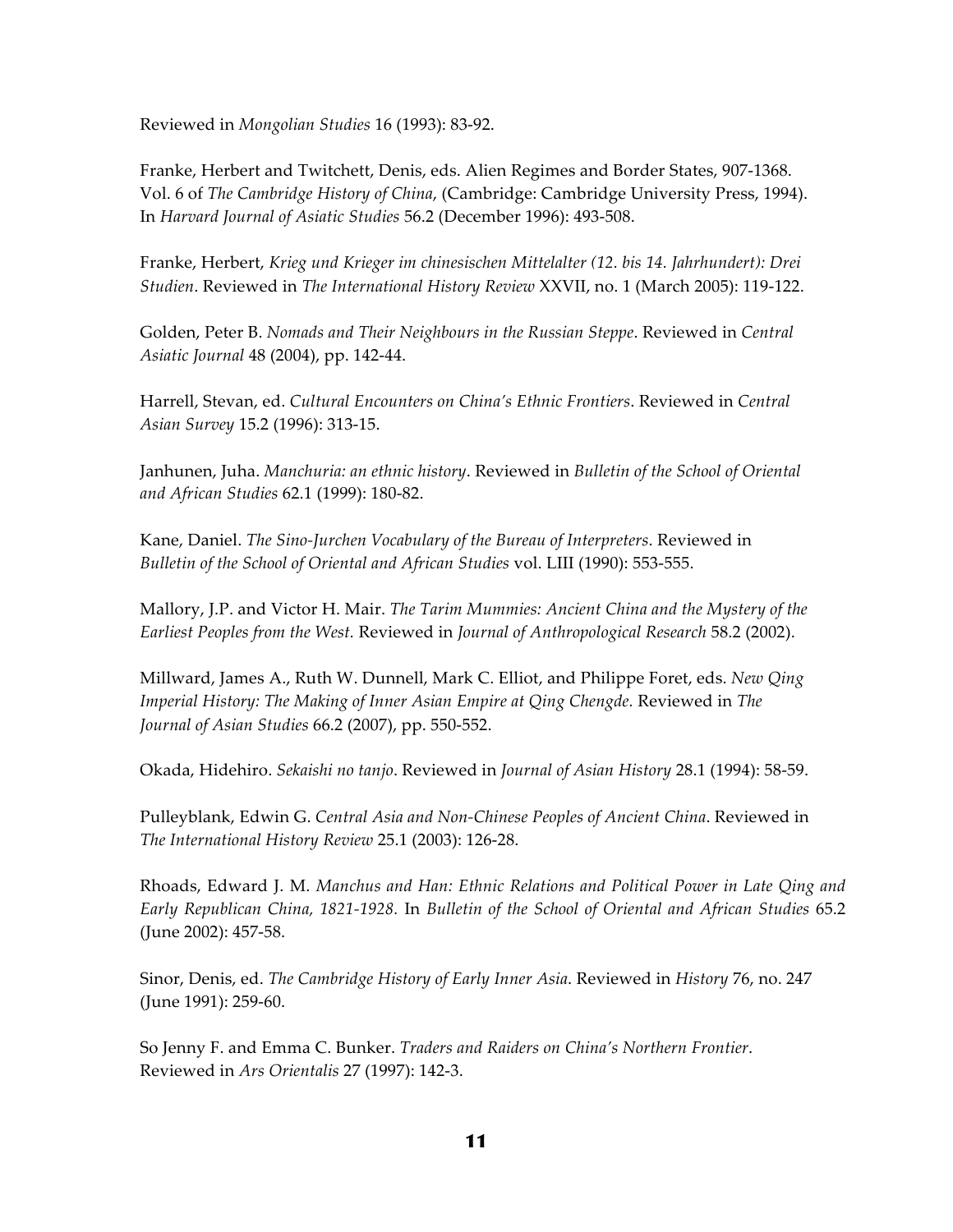Soucek, Svat. *A History of Inner Asia*. Reviewed in *New Zealand Journal of Asian Studies* 3.1 (June 2001): 151-53.

Thomas, Nicholas. *Colonialism's Culture: Anthropology, Travel and Government*. Reviewed in *Journal of Asian History* 29.1 (1995): 82-83.

Tracy, James D., ed. *The Political Economy of Merchant Empires. State Power and World Trade 1350-1750*. Reviewed in *Journal of Asian History* 27.2 (1993): 176-78.

Vásáry, István. *Cumans and Tatars: Oriental Military in the Pre-Ottoman Balkans*, 1185-1365. Reviewed in *Central Asiatic Journal* 50.1 (2006): 151-153.

Waldron, Arthur. *The Great Wall of China. From History to Myth*. Reviewed in *History* 77 (1992): 264-5.

Zanier, Claudio, *Where the Roads Met: East and West in the Silk Production Processes (17th to 19th Century)*. Reviewed in *Isis* 88.1 (1997): 130-31.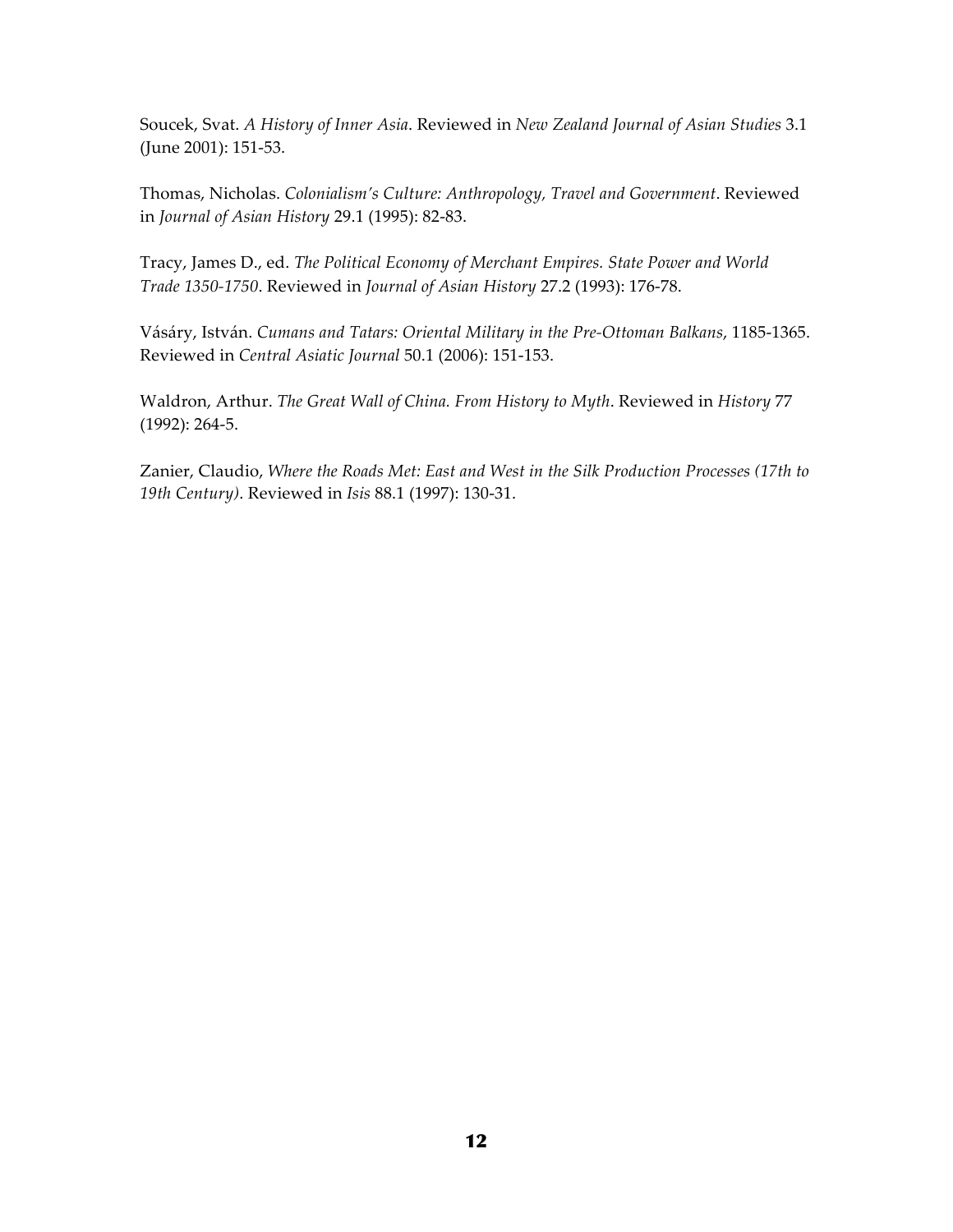## *Select list of recent lectures, seminars and talks (2008-12)*

April 12-14, 2012. Conference on "Conceptions of Truth and the Unity of Knowledge." Notre Dame Institute for Advanced Study: *How Did Chinese Culture Organize Its Forms of Historical Knowledge?*

November 30, 2011, University of Venice, Doctoral School Inaugural Day: *Lo storico e il futuro del mondo antico: riflessioni sul rapporto tra storia e scienza*."

November 29, 2011. University of Venice – Historical Studies Lecture: *Riflessioni sulla "New Qing History": metodo e contenuti di un nuovo corso storiografico per la Cina del tardo impero*.

November 4-6, 2011. Centre for Studies in Asian Cultures and Social Anthropology, Austrian Academy of Sciences, Vienna. "Roundtable on the nature of the Mongol empire and its legacy with respect to political and spiritual relations among Asian leaders and polities" – *The notion of 'tutelage' in relations between Manchus and Mongols before the conquest of China*.

March 2009, Italian School of East Asian Studies and Kyoto University Center for Eurasian Cultural Studies – *A Contested Legacy: The Mongol Factor in the Manchu Conquest of China*.

May 2009, Tōhō Gakkai (Institute of Eastern Culture), 54<sup>th</sup> International Conference of Eastern Studies, Tokyo – *The Principle of Tutelage in the Formation of the Qing Empire.*

May 2009, University of Padova **–** *Agli Albori della Globalizzazione nella Cina del '600: Argento Cannoni, Rivoluzioni.*

May 2009, Kansai University, Institute for Cultural Interaction Studies **–** *The Manchu Idea of "Just War" in Cross-Cultural Perspective*

June 2009, Tokyo University of Foreign Studies, Research Institute for the Languages and Cultures of Asia and Africa – *The Manchu Understanding of the "Just War" in Comparative perspective.*

June 2009, Hitotsubashi University – *Manchurian globalization before the conquest of China: Economic and Military Aspects.*

July 2009, Osaka University, Society for Manchu History, 24th Meeting – *Nurhaci's Seven Great Grievances in Martino Martini's De Bello Tartarico.*